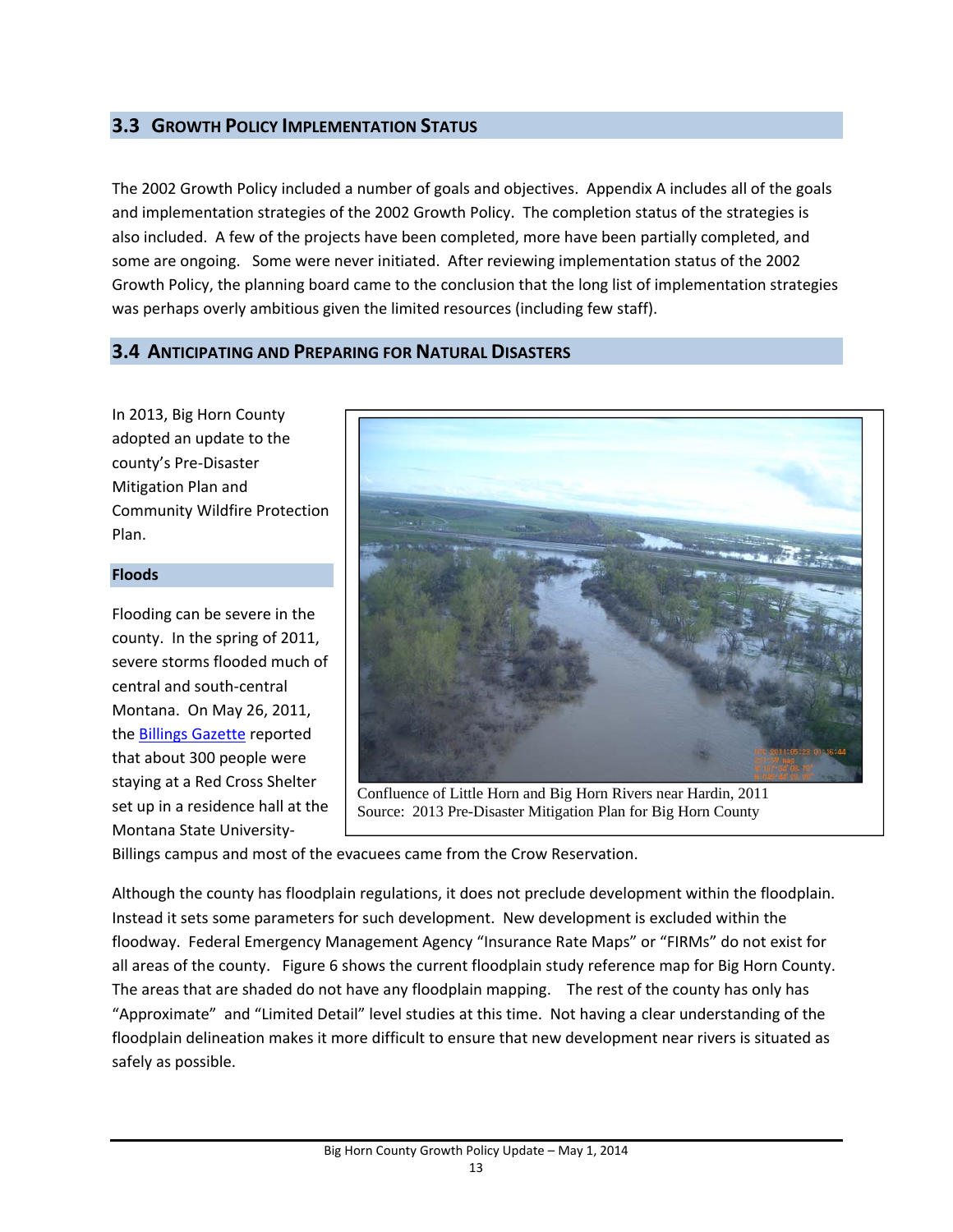

#### Big Horn County Growth Policy Update – May 1, 2014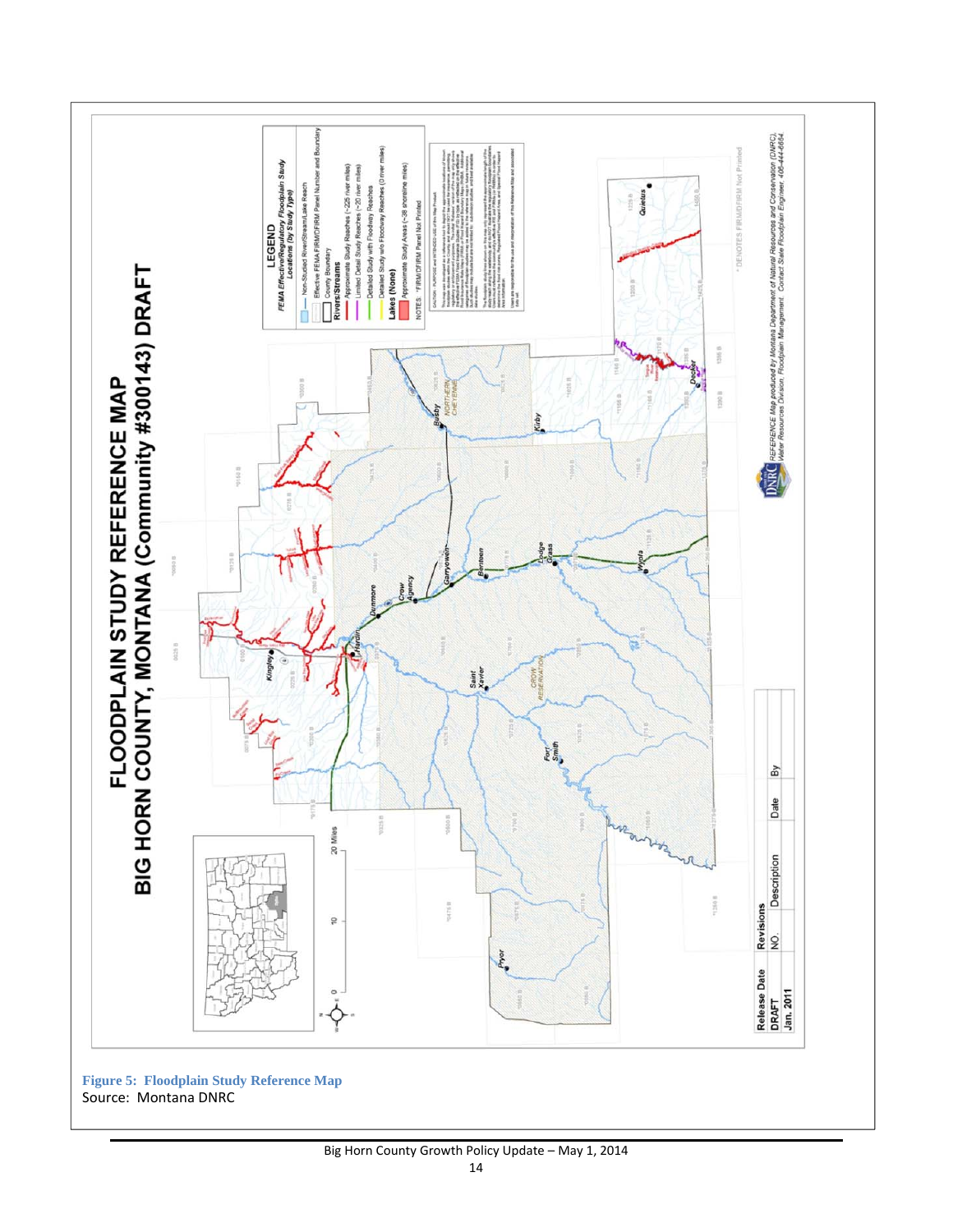#### **Wildland‐Urban Interface**

The 2013 Big Horn County Community Wildfire Protection Plan (CWPP) indicates that all areas of Big Horn County are at risk for wildfire. The CWPP and the goals, strategies, and implementation measures included within the CWPP have been formally adopted by Big Horn County, Hardin, and Lodge Grass. The following provides a brief summary of that information and also addresses the requirements of state law (76‐1‐601(3)(j), MCA) to assess the need to delineate the wildland urban interface (WUI) and adopt regulations to address wildland fire in the WUI.



The Wildland Urban Interface (WUI) is defined as "the zone where structures and other human development meet and intermingle with undeveloped wildland or vegetative fuels." As part of the CWPP, the county identified and mapped the WUI as shown in the map inset. It includes a three‐mile buffer around structures because of the potential for grasses and other fuels immediately surrounding communities and for the speed at which fire can travel. For example, in 2003 the Little Hawk fire near Busby made a 3‐mile run in 15 minutes. That combined with the long distances between fire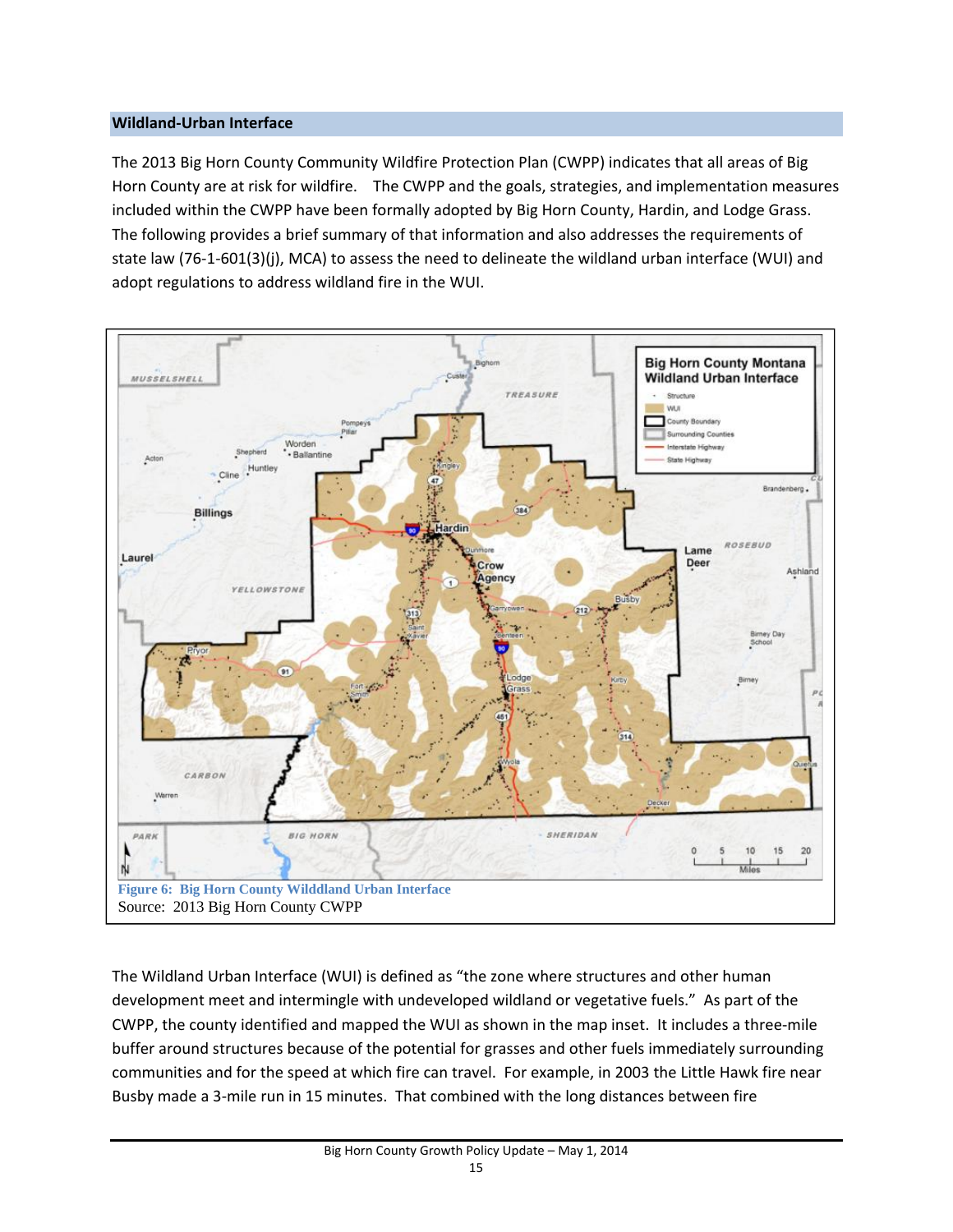departments and response times that can be up to an hour factored into the determination to set the 3‐ mile buffer area. The Big Horn County Planning Board considered whether regulations should be adopted to require:

- 1) defensible space around structures;
- 2) adequate ingress and egress to and from structures and developments to facilitate fire suppression activities; and
- 3) adequate water supply for fire protection.

The Big Horn County Planning Board recognizes that the CWPP has addressed defensible space, ingress/egress, and water supply in goals and objectives as voluntary measures rather than regulations. The county's subdivision regulations have design standards for fire suppression access and water supply. The Big Horn County Planning Board does not recommend additional regulations at this time for the WUI.

# **3.5 PROJECTED FUTURE TRENDS ‐ OVERVIEW**

Key developments in the county that could have significant effects for the future of the county include:

- Crow Tribe Water Rights Settlement and Compact
	- o New rural water delivery system planned as part of the Crow Tribe Water Rights Settlement.
	- o The compact also includes provisions for hydropower generation at Yellowtail Afterbay Dam, clean coal conversion, and renewable energy. Crow Tribe controls the water originating on the Reservation.
- Increased coal development resulting from the coal leasing agreement between the Crow Tribe and Cloud Peak Energy as well as increased production from existing mines
- Increased demand for gravel (needed for construction and road upkeep)
- Continued high proportion of persons less than 19 years of age and issues with high rates of school drop‐out
- Increased numbers of seniors, aged 65 or older